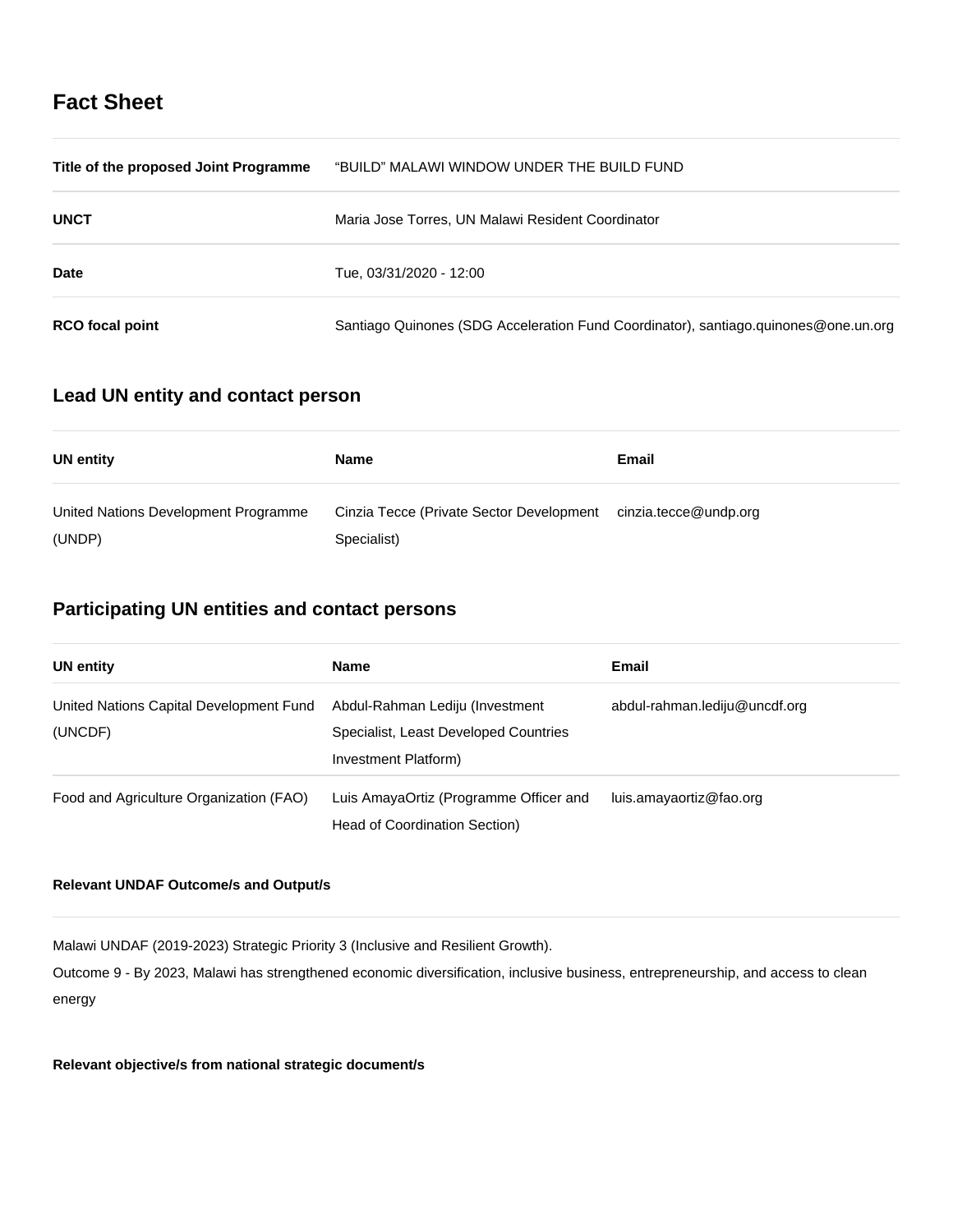The Malawi Growth and Development Strategy (MGDS) III (2017-2022) is the fourth medium-term national development strategy aligned to the country's long-term national development aspirations.

It aims at accelerating Malawi's transition into a more competitive, productive and resilient economy. The MGDS III fully incorporates the goals and principles that underpin Agenda 2030 and the 17 Sustainable Goals (SDGs). It has five key priority areas: (a) agriculture, water development and climate change; (b) education and skills development; (c) energy, industry and tourism development; (d) transport and information and communication technology infrastructure; and (e) health and population. Peace, good governance, effective decentralization and gender mainstreaming are key enablers. Malawi achieved only four of the eight Millennium Development Goals and the transition to the Sustainable Development Goals will require enhanced coordination and evidence-informed planning and implementation.

Macroeconomic instability, recurrent natural shocks, and limited structural transformation have made it difficult to achieve meaningful reductions in poverty. Transforming Malawi's economy to become more competitive, productive and resilient requires targeted action to scale up opportunities for job creation, skills and entrepreneurship development, innovation and robust market and trade systems, and structures that promote inclusive business, especially for women and youth. Accelerating the structural transformation of Malawi's economy, while tackling the drivers of inequality and low productivity, relies on diversifying the sources of inclusive and job rich growth across the economy, expanding access to renewable energy, and implementing policy actions to improve the country's business and employment environment by crowding in private investment to ramp up business solutions to development challenges. More specifically, lack of access to finance, corruption, unreliable electricity and water supply are key constraints hindering private sector development and investment in Malawi. The private sector presents a static dualistic structure with a few, large and often foreignowned companies engaged primarily in agricultural production with limited in-country value addition, and many micro- and small-scale enterprises mainly in the informal sector (with a 'missing middle'). The ambitious objective of transitioning into a more competitive nation, if to be achieved, requires a more dynamic and innovative private sector able to invest and grow.

| <b>Goal 1: End Poverty</b> | 1.1 |
|----------------------------|-----|
|                            | 1.2 |
|                            | 1.4 |
|                            |     |
| <b>Goal 2: Zero Hunger</b> | 2.3 |
|                            | 2.4 |
|                            | 2.a |
|                            | 2.b |

## **SDG targets on which the progress will be accelerated (includes targets from a range of SDGs and development pillars)**

## **Goal 3: Good Health and Well-Being**

### **Goal 4: Quality Education**

#### **Goal 5: Gender Equality** 5.5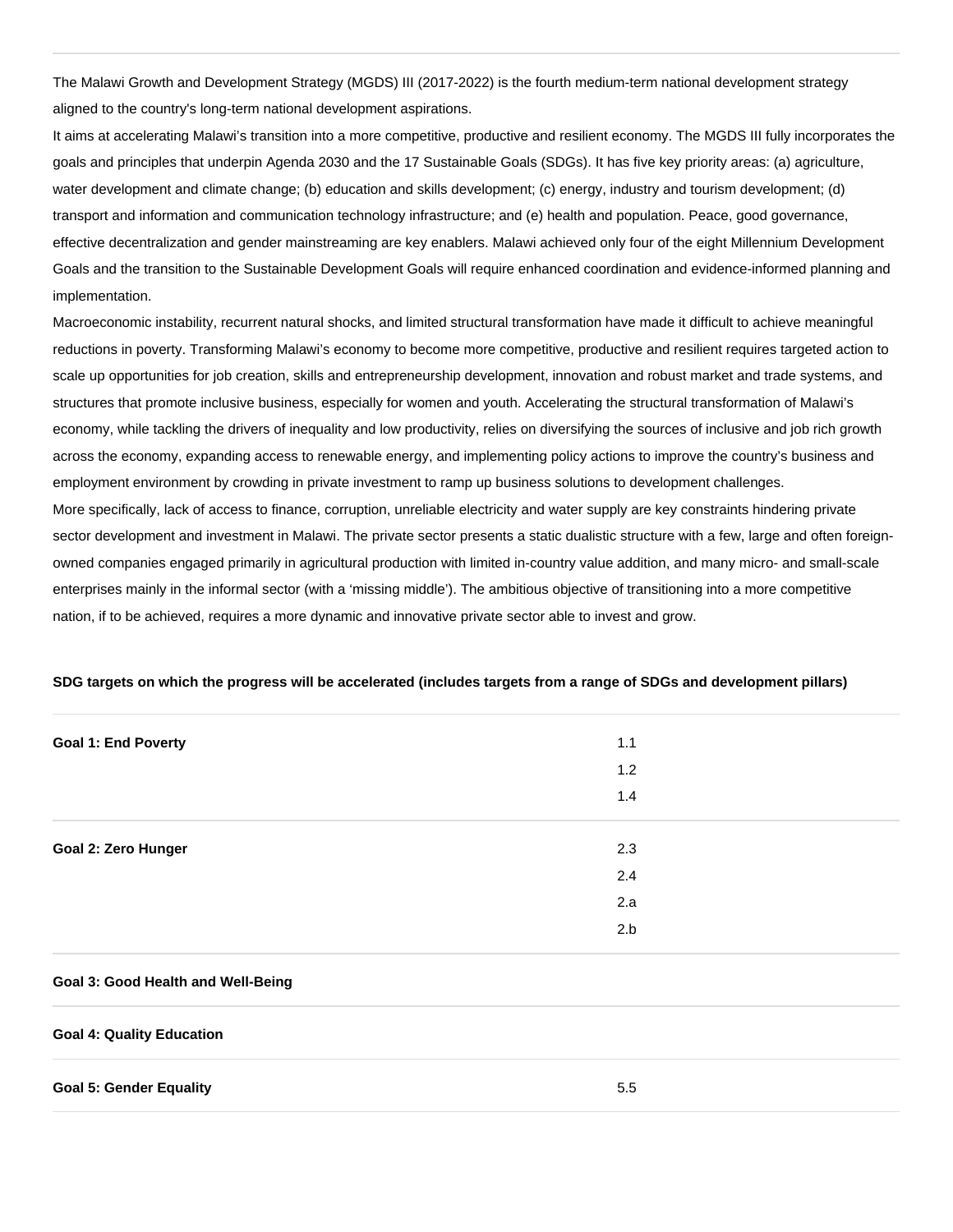## **Goal 6: Clean Water and Sanitation**

| <b>Goal 7: Affordable and Clean Energy</b>                                 | 7.a   |
|----------------------------------------------------------------------------|-------|
| <b>Goal 8: Decent Work and Economic Growth</b>                             | 8.2   |
|                                                                            | 8.5   |
| Goal 9: Industry, Innovation and Infrastructure                            | 9.2   |
|                                                                            | 9.3   |
| <b>Goal 10: Reduced Inequalities</b>                                       |       |
| <b>Goal 11: Sustainable Cities and Communities</b>                         |       |
| <b>Goal 12: Responsible Production and Consumption</b>                     |       |
| <b>Goal 13: Climate Action</b>                                             |       |
| <b>Goal 14: Life Below Water</b>                                           |       |
| Goal 15: Life On Land                                                      |       |
| Goal 16: Peace, Justice and Strong Institutions                            |       |
| Goal 17: Partnerships for the Goals                                        | 17.1  |
|                                                                            | 17.3  |
|                                                                            | 17.7  |
|                                                                            | 17.11 |
| <b>Self-Assessment</b>                                                     |       |
| The proposal reflects the integrated nature of the SDGs                    | Yes   |
| The proposal is based on an inter-agency approach (two or more UN entities | Yes   |

| The proposed results are part of the UNDAF and aligned with national SDG | Yes |
|--------------------------------------------------------------------------|-----|
| priorities                                                               |     |

**involved), with RC coordinating Joint Programme preparation and implementation**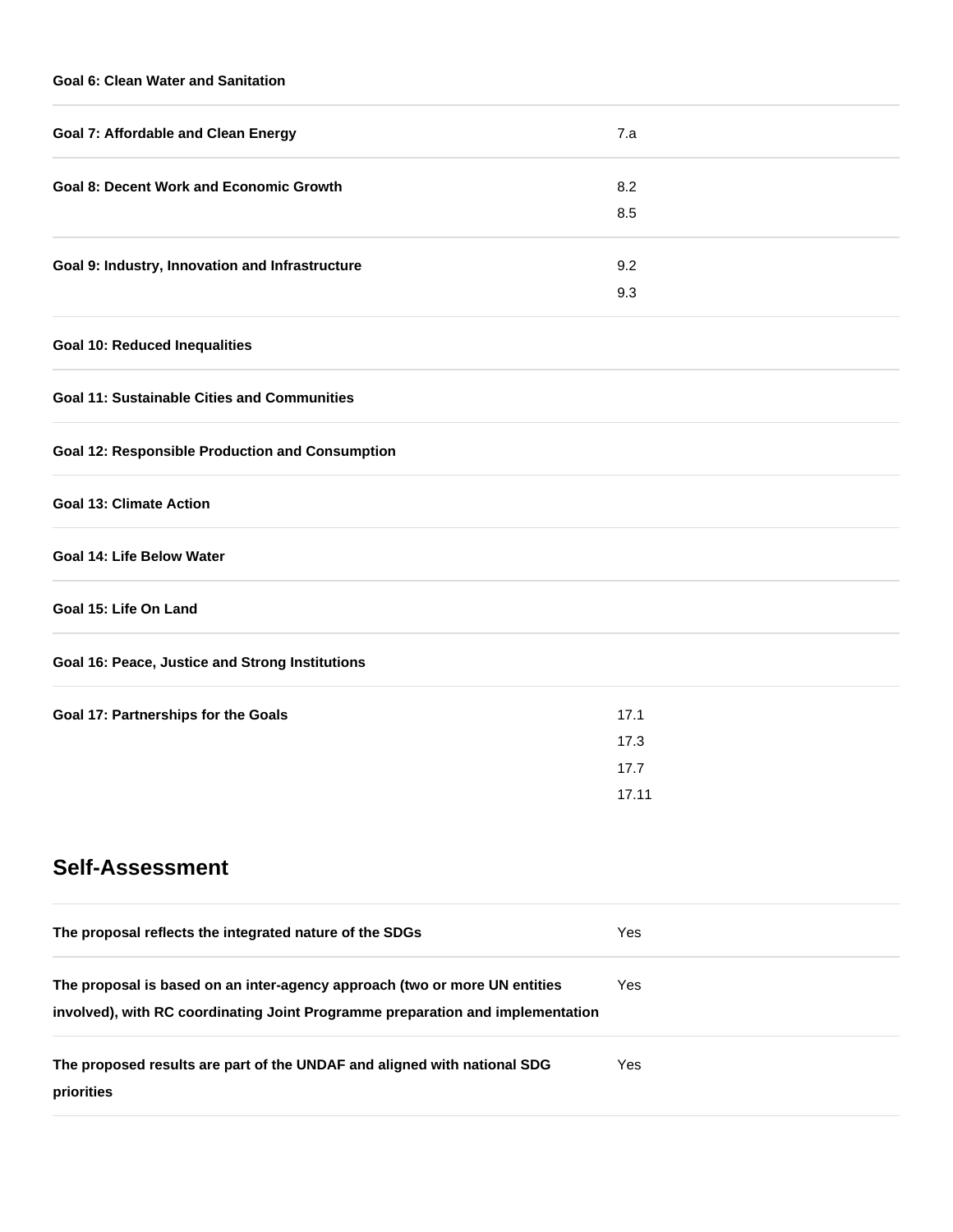**The proposed Joint Programme will be led by government and include key national**  Yes **stakeholders**

**The proposal is based on country level consultations, as explained in the Concept**  Yes **note, and endorsed by the government (the letter of endorsement)**

| The proposal is based on the standard template for Concept Notes, it is complete, | Yes |
|-----------------------------------------------------------------------------------|-----|
| and it includes:                                                                  |     |

- **Theory of Change demonstrating contribution to SDG acceleration and transformation to implement the 2030 Agenda and awareness of relevant financial policy efforts at regional or national level,**
- **Results-oriented partnerships, including a strategy to engage and partner with IFIs/MDBs,**
- **"Quick wins" and substantive outcome-level results, and**
- **Initial risk assessment and mitigation measures.**

**The proposal is expected to leverage resources for the SDGs at scale** Yes

# **Proposal for Joint Programme**

## **1. Summary of the Joint Programme**

Purpose: Over the past near decade, the UN (led by UNDP) has built a solid pipeline of "bankable" SMEs (currently 70 investments) and inclusive business projects with relevant social impact in Malawi, using technical assistance and matching grants. For such growing enterprises, it is key to avoid an "investment disconnect" that would jeopardize the successful outcomes generated from the previous support.

To ensure a harmonious investment continuum of support along the developmental stages of these companies, UN agencies have combined forces to operationalize Malawi's first structured blended finance solution (BUILD Malawi Window) to build upon the legacy of its private sector development work to further advance the SDGs.

Problem: Malawi has one of the lowest rates of total investment in Africa, with the average rate standing at 14.9 per cent of GDP in the period between 2000-2017 (IMF WEO). Particularly, SMEs in Malawi are embedded in fragmented markets. Malawi's financial sector offers a narrow range of financial services and products and is characterized by inflexible loan repayment offerings that cripples small and medium enterprise (SME) expansion in country.

Expected Results: The BUILD Malawi Window is seeking to provide a facility to access strategic risk capital to companies interested to advance SDG outcomes and that are currently not accessing responsive finance from the domestic or international financial markets.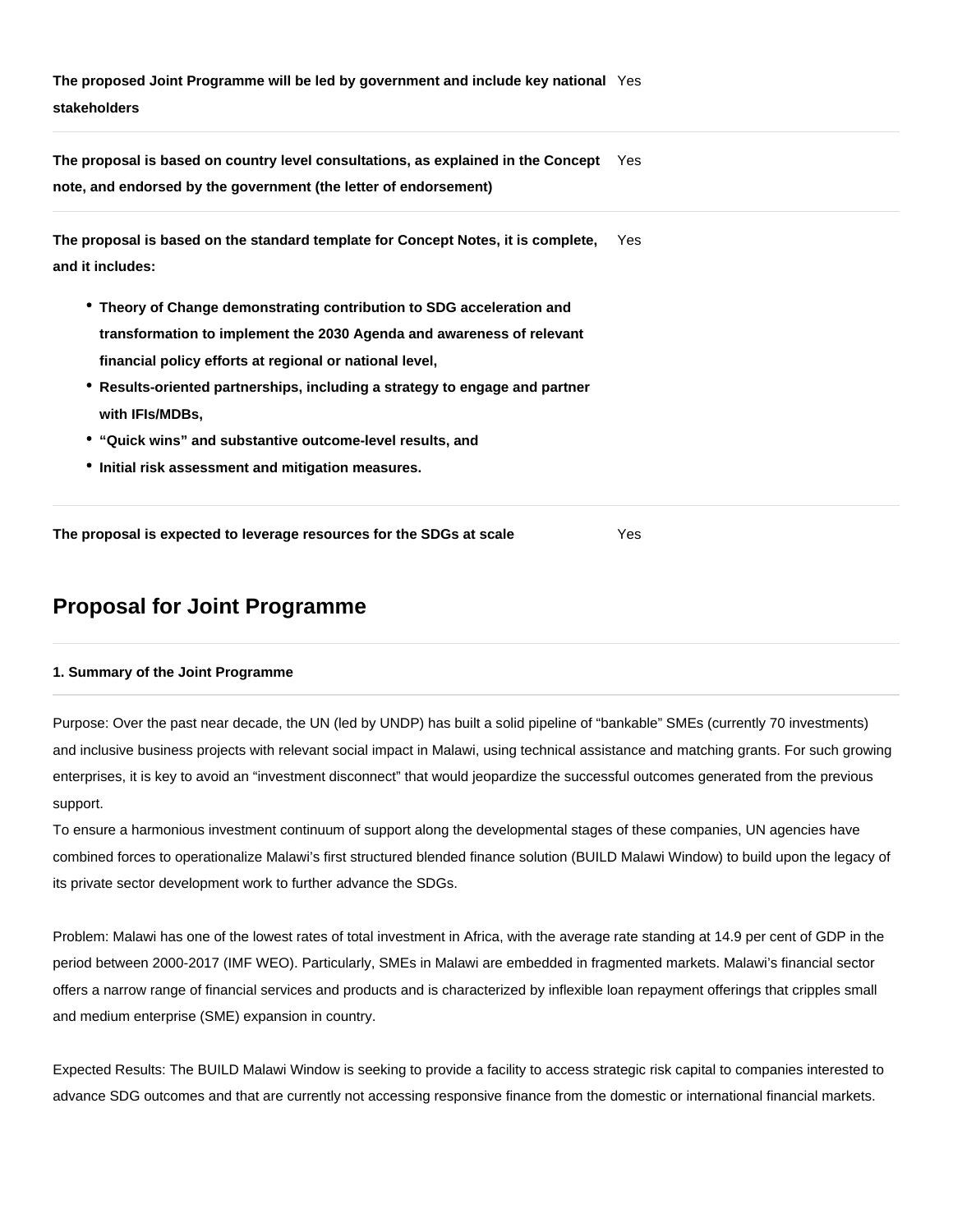The support to agricultural SMEs can bring about both financial returns and social impact by addressing the challenges of hunger and malnutrition and supporting the increase of income levels along supported value chains.

Description: The "BUILD Malawi Window" will be a specialized structured blended finance vehicle under the overall BUILD Fund spearheaded by UNCDF and Bamboo Capital Partners. BUILD Malawi will provide long-term debt and/or equity to SMEs that need impact capital, unavailable in Malawi, and that are on track to invest further in inclusive business models. This will be combined with access to technical advisory support, via the BUILDER Malawi TA (with UNDP as the guardian), to de-risk financial transactions, and to maximize the developmental impact of the investment. Under the leadership of FAO, technical assistance will be mobilized to foster viable supply chains in the agribusiness sector and sustainable smallholder supply-chains for the investments to be recommended to BUILD Malawi.

Stage: Feasibility Study. UNDP Malawi commissioned an internal mission from UNCDF and has received a detailed assessment report analyzing the feasibility of the BUILD Malawi Window, with a positive recommendation.

## **2. Thesis and theory of change of the Joint Programme**

The underlying ToC for the BUILD Malawi Window is to increase access to finance among SMEs by diversifying sources of available finance and helping SMEs to access financial markets.

The financial sector in Malawi is failing to support SMEs due to its low appetite for risky investments led by SMEs. If catalytic financial support from "patient" or impact capital is provided, this will deepen the reach to riskier enterprises and will increase the risk appetite amongst financial institutions. Additionally, the provision of impact capital increases access to private capital and reduces the risk of borrowing money from extractive sources. Finally, providing SMEs with access to financial products as well as technical advisory support, reduces enterprise mortality rate, promotes SME growth and entrepreneurship, consequently, overall economic growth and competitiveness.

If impact capital is invested in bankable and investment-ready ideas, then smallholder in agribusiness supply chains (SDG 2) and women and youth (SDG 5) can enhance their access to markets and improve their livelihoods as they integrate into SME-led inclusive business models.

The BUILD Fund is therefore designed to unlock private and public capital flows to accelerate progress on the SDGs, particularly where market opportunities are clearly identified, and where SMEs are well positioned to contribute. The BUILD Malawi Window will be structured as a tiered, permanent capital blended finance vehicle, where several layers (or "tranches") of capital will be used to invest in the same portfolio of companies, but with different risk and return features to the ultimate investors dependent on the tranche. If there is a loss, the first-loss, or catalytic, tranche will be the first to bear it, thereby protecting the middle, or mezzanine, layer of investors.

The first loss layer appeals to bilateral and multilateral actors who can now use their dollar beyond grantmaking to support their development objectives. If the BUILD Malawi Window does a proper job in identifying appealing market opportunities and estimate their potential to advance social impacts, the initial dollar invested can grow and returned capital can be recycled for future investments, and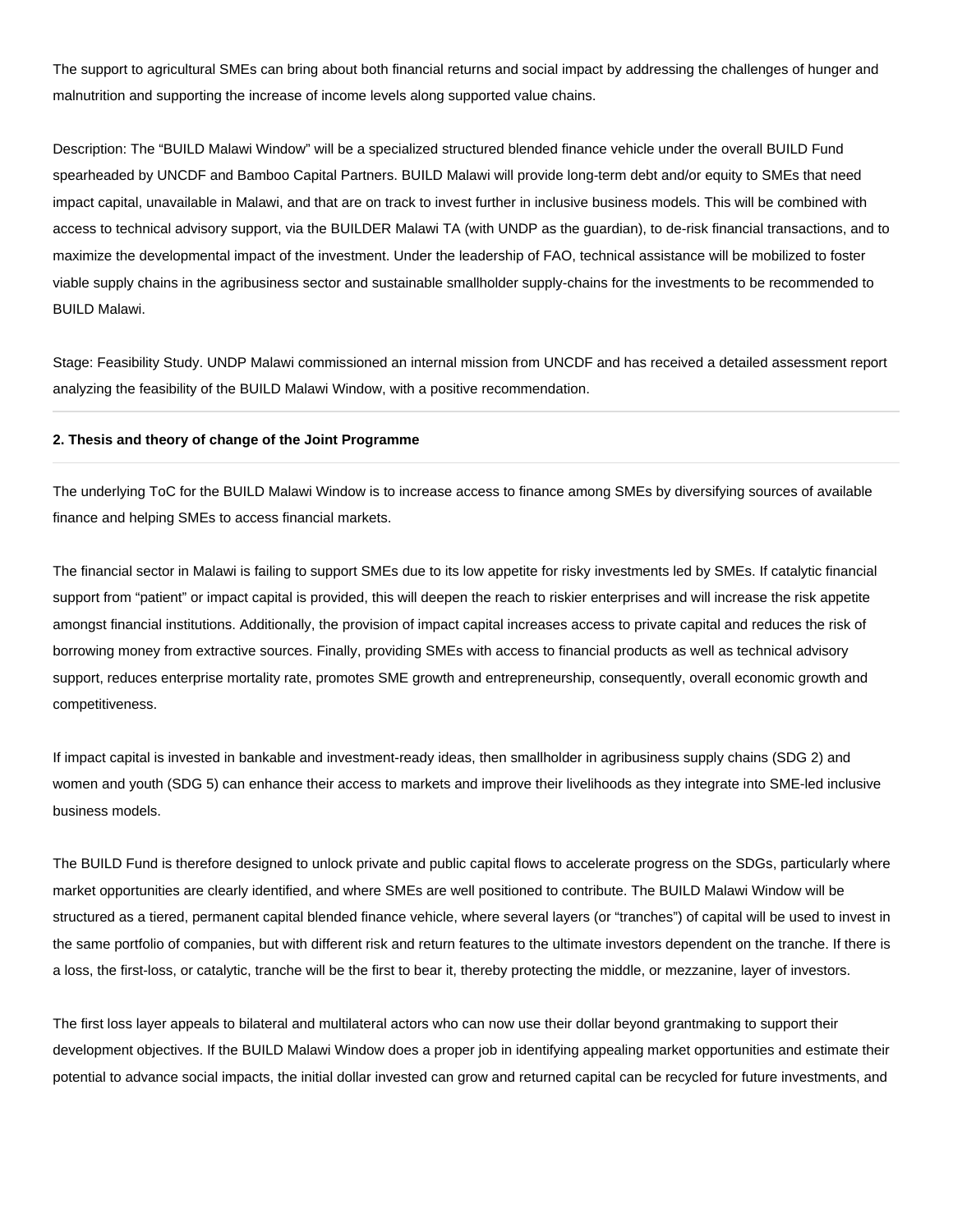further amplify development gains.

Based on a sample of fifteen Malawian company interviews undertaken by UNCDF in November 2019, it appears that a minimum of USD 15 million in first loss for the Malawi Window (i.e. support to approximately twenty-six companies at a median transaction size of USD 550,000) would be needed for start the BUILD Malawi Window. Moreover, raising private capital for the mezzanine tranche will yield a larger Malawi Window size over time of USD 35 million.

BUILD and BUILDER, the TA facility attached to the Fund and providing pre-investment & post-investment support to investees, will support sustainable developments through different routes. The two overarching sustainable goals supported are SDG 1 (Reduce Poverty) and SDG 17 (Partnerships).

On the next impact level in the hierarchy of objectives are the following SDGs: SDG 2 (Zero Hunger), SDG 5 (Gender Equality), SDG 7 (Affordable and Clean Energy), SDG 8 (Decent Work and Economic Growth), and SDG 9 (Industry, Innovation and Infrastructure).

## **3. What are the expected results of the proposed Joint Programme?**

Expected Results: Following the SDGs are a number of expected outcomes from BUILD and the BUILDER and they all relate to unlocking of additional finance, private and public, domestic and international, for the "missing middle" in LDCs and "last-mile" geographies. Based on well-structured and assessed business plans, SMEs supported investments are expected to attain other positive outcomes and help support the overarching SDGs. Specific expected results include:

\* Creation of 600 new sustainable jobs and 3,000 jobs created via upstream and downstream of value chains (of which 30% minimum are targeting women and youth);

\* An expanded fiscal space for the Government through aggregated income taxes paid by BUILD Malawi investees amounting to \$13.5 million;

\* A growing BUILD Malawi Window with a total disbursed capital amounting to \$35.7 million

\* Increased income of the poor by at least 30%

National Priorities: The Government of Malawi (GoM) recognizes the need to support private sector growth and has reflected this in the 2017-2022 Malawi Growth and Development Strategy (MGDS) III, the country's medium-term strategy designed to attain Malawi`s long term aspirations of poverty reduction and sustainable inclusive growth. The MGDS III aims to accelerate the country's transition to a productive, competitive and resilient nation that also integrates the Sustainable Development Goals (SDGs).

The BUILD Malawi Window, under the BUILD Fund, seeks to complement Government efforts to foster private sector led growth by focusing on support to accelerating the growth of inclusive enterprises, crowding in impact investment for sustainable enterprise development and social enterprises, and scaling innovation and productive investment in Malawi's key economic areas (agriculture and manufacturing).

UNDAF: Outcome 9 of the UNDAF emphasizes on the UN support for private sector development, entrepreneurship and job creation, with a focus on economic diversification and market access in line with the Government priorities as elaborated in the MGDS III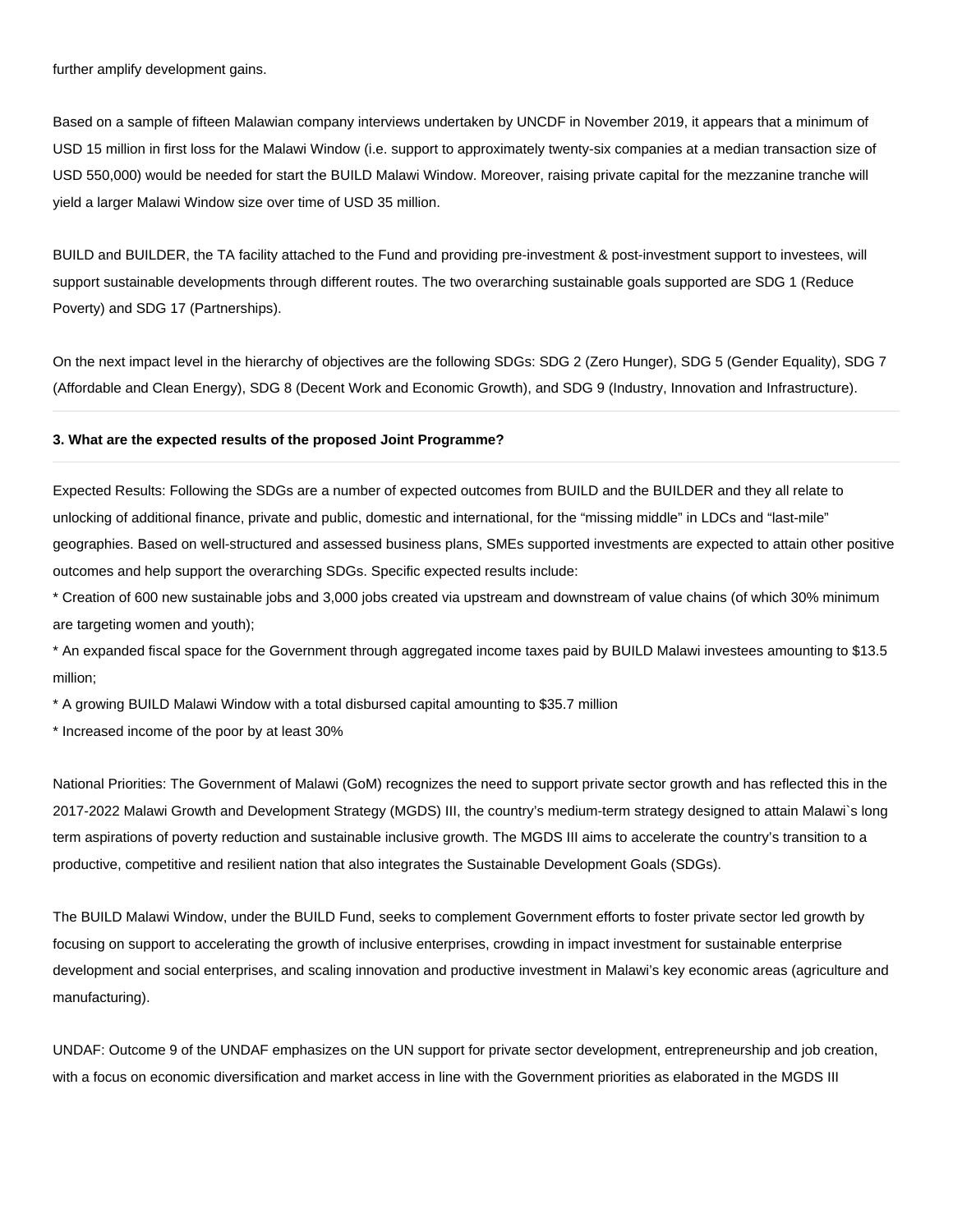Sustainability is in-built in the business model since the investments made are of commercial nature. To attain this, BUILD will ensure that credible ready-to-invest plans are availed and due diligence is observed in the selection of the funding proposals submitted by SMEs seeking investment complemented with technical guidance and backstopping along the value chains supported. More impact capital made available to SMEs for investments in Malawi will contribute to accelerate SDG-related investments and reduce the funding gap between public and private capital for the achievement of Agenda 2030.

#### **4. Describe the innovative nature of the Joint Programme**

The UN is supporting to create enabling conditions, regulations, and policies to facilitate in general the investment climate and, in particular, access to finance for agribusiness SMEs, as well as a vibrant, efficient and sustainable business environment for financial institutions and investors. However, the efforts made require a more ambitious approach that blends innovative financial instruments to leverage capital and provide a platform for the establishment of inclusive business models.

The financial landscape in Malawi is under-developed overall, with the following main characteristics:

- \* Provision of credit to the private sector in Malawi remains low by regional standards;
- \* The public sector is "crowding out" lending by banks to the private sector;
- \* Non-Performing Loans have been falling in the highly liquid banking sector, but lending practices do no favor SMEs;

\* Whilst the banking system dominates, the microfinance sector (MFI) has remained small, with few opportunities to extend credit to the SME sector.

Innovation is therefore driven by the UN's ability to launch a blended finance vehicle focused on Malawi, and on the BUILD Malawi Window's capacity to attract new investors that are commercially oriented.

Whilst the Malawi Innovation Challenge Fund (MICF) have supported a number of grantees to access investment capital through the likes of NORFUND, Fledge Investments and commercial banks such as FDH Bank, these have required considerable support and time which is not sustainable for the longer term once MICF is completed. What is instead required is the development of "right sized" opportunities that can entice investors to invest in combinations of patient capital, debt, equity and mezzanine financing structures that are in the range of US\$ 250,000 – 2,000,000, an amount which financiers are currently unable to provide in Malawi.

Finance, particularly the type of finance that is both patient and can leverage both debt and equity, is one of the most critical missing elements that is constraining replication and scaling of successful MICF inclusive business models. If this can be overcome then the MICF will be able to deliver a more systemic impact and leave its "innovation footprint" beyond a few relatively large firms in a narrow range of sectors, to a wider cross section of firms across an expanding portfolio of import substitution and export focused value chains.

## **5. Expected added value of the UN and the Joint SDG Fund**

Given the scale of the challenges the UN plays an important role in facilitating innovative solutions to catalyze private sector contributions towards the financing of the development architecture in Malawi.

UNDP has led support towards Private Sector Development through the provision of risk capital (matching grants) to the private sector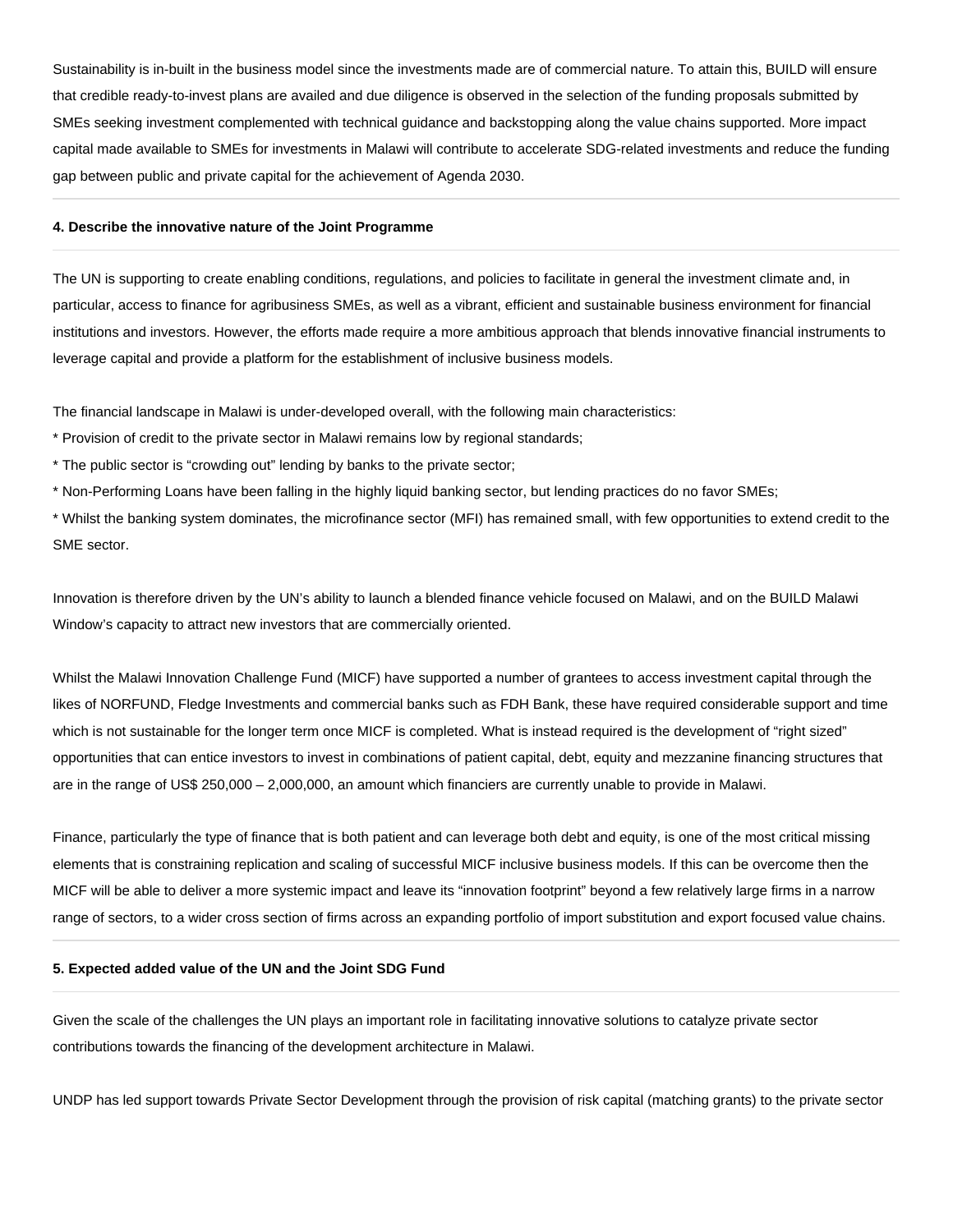with the MICF and the Growth Accelerator initiatives; and is building on its rich legacy of designing multiple interventions to address the challenge of lack of access to financing, particularly for SMEs.

UNCDF's capital mandate allows it to play a distinct role in the UNDS and to work as a hybrid development and finance institution. Uniquely positioned, UNCDF can issue grants, loans, and guarantees directly to the private sector, and can organize blended finance vehicles such as BUILD.

FAO adds expertise to ensure that proposals submitted by SMEs are based on verified agricultural market opportunities, through rigorous data-driven diagnostics and market research. This fosters FAO principles such as Guidance for Responsible Agricultural Supply Chains, ensuring environmentally and socio-economically sustainability. FAO will work to improve the capacity of smallholderled supply chains to become more appealing to the SMEs accessing BUILD.

The Joint SDG Fund support for BUILD Malawi is requested as an investment primarily in the first loss layer. It is to be noted that the first loss layer appeals to public actors (development partners for example) who can now use their funds beyond grant-making to support their development objectives. UNDP engaged with several partners in Malawi (USAID, KfW and DFID in particular) to mobilize the funds for the first loss category. Partners engaged are expecting a contribution from the UN, so Joint SDG Fund support is crucial to unlock the additional funding.

## **6. Leadership and implementation of the Joint Programme**

UNDP Malawi's vast experiences in "missing middle" finance in Malawi have revealed that for investments to be successful capital deployment needs to be coupled with pre- and post-investment TA to investees. UNDP Malawi already has deep expertise and "boots on the ground" to efficiently deliver accompanying advisory support, including working with regulatory and policy making bodies to ensure that capital deployment comes with the appropriate protections.

UNCDF, in turn, provides the means to expand the deployment of capital instruments to a growing pipeline of companies in the last mile in the LDCs, with Malawi no exception. UNCDF's "investment platform" abilities rest on its enterprise risk management and investment policies; strengthened due diligence processes for vetting and assessing risks of potential investment opportunities; investment monitoring systems.

At a broader strategic level, the UNCDF also works to develop and launch new innovative third-party structured blended finance vehicles (such as the proposed BUILD Malawi Window) that can attract additional funding sources to drive the UN's continued execution of its SDG mission.

FAO also has strong partnerships and can mobilize its network of experts to facilitate a sound evaluation of capacities and limitations of small-scale farmer's groups and cooperatives that will be engaged by the SMEs that will be accessing funds from BUILD. This is critical to ensure that selected companies secure their investments while terms of negotiation with small-scale farmers are fair, principled and are financially sound.

Likewise, FAO's current capacity in Malawi mobilizing technical support in extension, climate smart agriculture, natural resource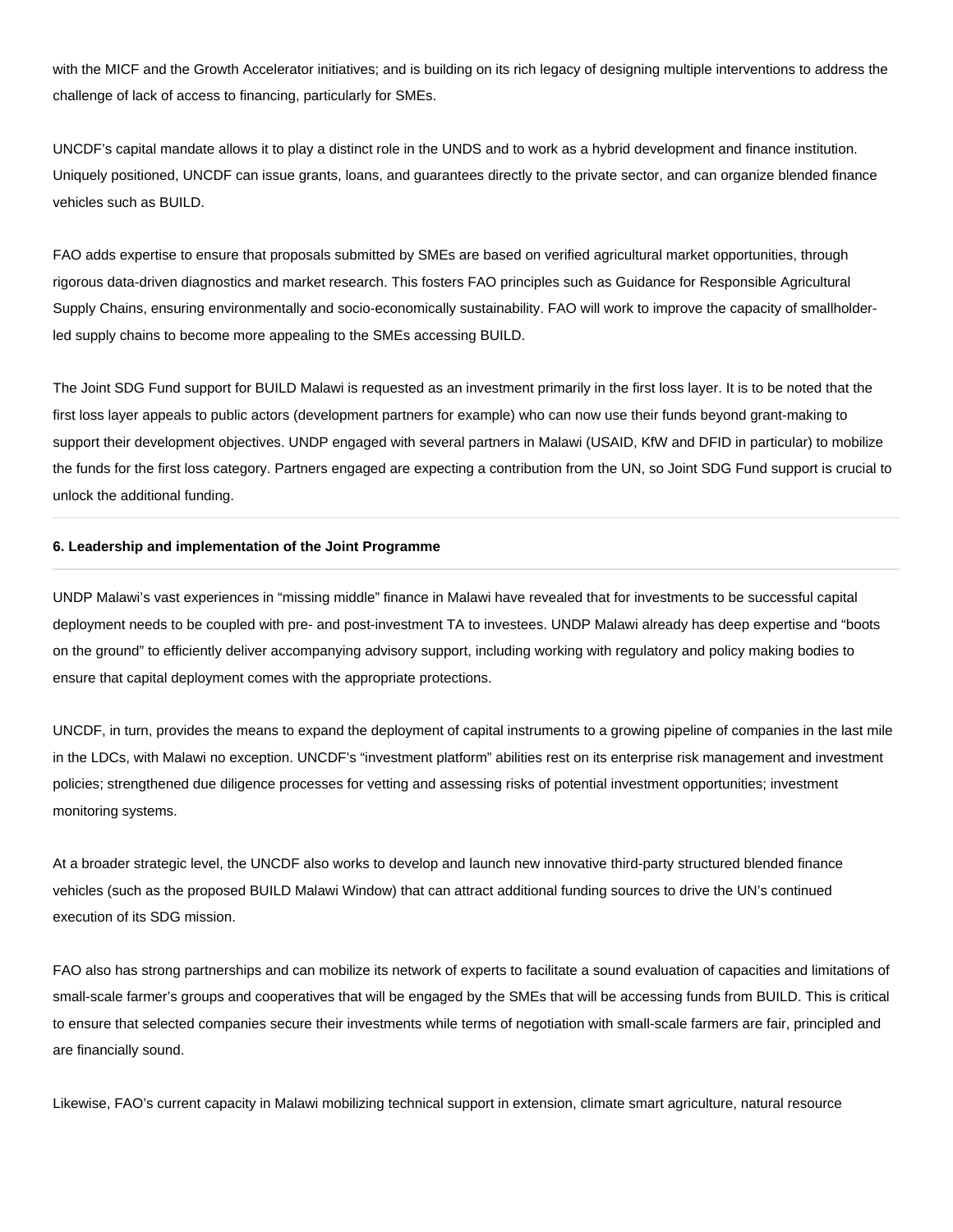sustainable management and efficient food systems interventions makes possible to facilitate support to ensure that a principled value chain support is mobilized as per international standards. This is coupled with a strong partnership with the Government of Malawi with presence in 15 districts across the country.

#### **7. Expected period of implementation**

The BUILD Malawi Window is designed to have a permanent life with incremental investments expected to be made primarily at mezzanine and senior investor classes. The fund will be operational beyond the 4-year maximum duration of the Joint Programme.

The establishment of the BUILD Malawi Window will be achieved by meeting outstanding deliverables, which can be grouped in five distinct workstreams: (1) Legal; (2) Awareness Raising / Fundraising; (3) Pipeline Development; (4) Operations and Processes; and (5) Impact. The overall timeline should assume reaching an initial close of the Malawi window by October 2020.

The key milestones to be achieved include the actual establishment of the BUILD Malawi Window; the ongoing pipeline generation, the actual investments in enterprises that have social impact and the continued capitalization of the fund.

The overall goal of the fund is to unlock capital, both public and private, to serve SDG-aligned investments in the "missing middle" segment in Malawi while de-risking and create avenues for expanded financing capacity at national level. The successful deployment of capital will contribute to transform financial markets to serve enterprises that are impactful and job creators. This fully aligns to the development agenda of Malawi (MGDSIII).

#### **8. Cost, co-funding, and co-financing of Joint Programme**

The required funding from the SDG Fund amounts to 8,000,000 USD. A total amount of 6,750,000 USD is earmarked to be invested in the first loss tranche of the BUILD Malawi Window, under the BUILD Fund.

A minimum amount of USD 15 million shall be required to establish a catalytic, or "first-loss", layer for the BUILD Malawi Window of which the ask under the SDG Fund is part of. It is assumed that the first USD 15 million to be mobilized will come from those bilateral and multilateral actors who have a vested interest in Malawi and who may have previously supported other private sector development interventions in country. It should be further assumed that this initial USD 15 million can be matched, or surpassed, with equal or higher amounts of private funding that could be mobilized primarily from local pension funds as a starting point.

UNDP Malawi is in discussion with DFID, USAID and KfW to mobilize funding for the first loss category of the BUILD Malawi Window. The financial request to the SDG Fund will be catalytic to mobilize the additional capital required in first loss (public) and mezzanine (private) categories. For every USD 1 in public funding mobilized for a "Malawi" blended finance solution up to USD 15 million, it would be ideal if USD 1.33 in local private funding is identified and mobilized up to USD 20 million. This therefore means that if successful, the BUILD Malawi Window can be capitalized up to USD 35 million as a starting point. UNDP Malawi is in discussion with two asset management companies, Nico Holdings and Old Mutual. Their capital can be released upon securing the first-loss capital.

750,000 USD will be required by FAO to undertake small-holder supply chain technical support, revision and analysis to facilitate private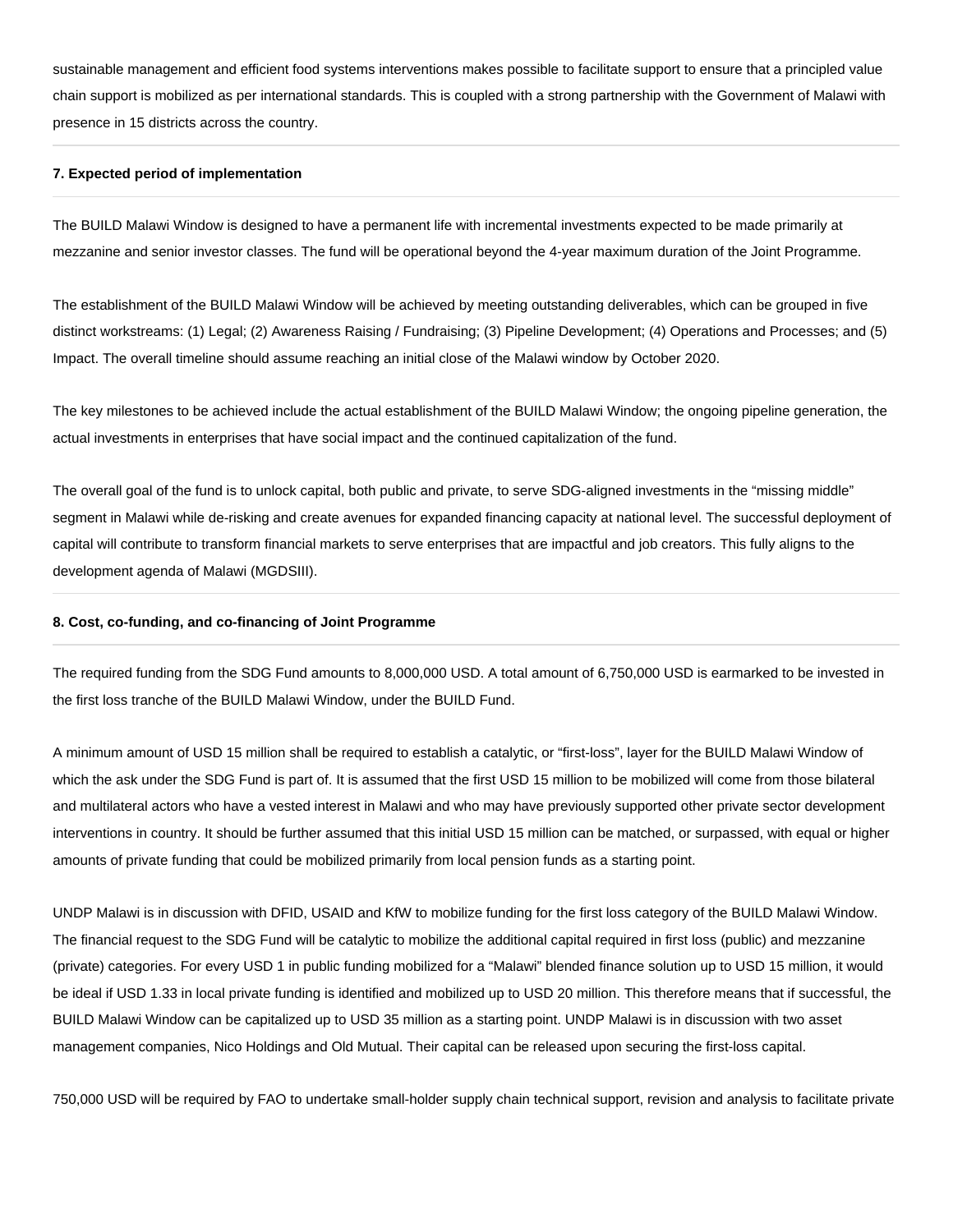sector engagements and development of principled alliances as per the Guidance for Responsible Agricultural Value Chains. When required and depending of the value chains targeted by applicants, development of training materials and Good Agriculture Practices will be also considered.

The remaining 500,000 USD will be absorbed by UNCDF to cover part of the costs required to undertake onsite due diligence work on prospective companies to be supported under the fund as part of the pre-investment support package.

## **9. Risk assessment**

There are five main risks associated with this proposed Joint Programme: (1) not generating enough pipeline opportunities to construct a strong portfolio of Malawian companies; (2) not obtaining enough catalytic funding to unlock private funding for the BUILD Malawi Window; (3) not generating leverage in the form of private capital to ensure blended finance in action; (4) quality of sound SMEs investment-ready business plans; and (5) falling behind on its intended impact outputs and outcomes to drive SDG achievement in Malawi.

The first risk is mitigated by UNDP Malawi's near decade of work using technical assistance and catalytic grant-making tools, which have identified, supported and nurtured a pipeline of "bankable" Malawian enterprises that can access financing from the BUILD Malawi Window. This was preliminarily tested and verified through a 2019 joint mission that resulted in detailed conversations with fifteen growth-stage companies, three commercial banks and multiple early-stage companies. These banks and enterprises were screened against preliminary criteria (focused on growth, profitability, leverage, founder commitment). A critical mass of these companies were positively viewed as candidates for a potential BUILD Malawi Window. This experience will translate into identifying even more opportunities.

The second risk mitigated by the UN's longstanding donor engagement efforts in Malawi with numerous bilateral actors, including DFID, KfW and USAID. These (and other) donors have cumulatively provided \$38 million to support private sector development efforts in country, spearheaded by UNDP Malawi. These three donors in particular have expressed interest providing catalytic first-loss funding to support the BUILD Malawi Window, which will be further propelled by a commitment from this Joint SDG Fund.

The third risk is mitigated by detailed conversations conducted by UNDP Malawi with regulator, Reserve Bank of Malawi, and potential private investors Old Mutual Investment Group and NICO asset managers. These were all positive conversations that speak to a strong likelihood of attracting private investor interest over time.

The last identified risks are mitigated by the experience and technical expertise that will be delivered by the United Nations. FAO and UNDP Malawi will provide substantive technical audits of the supply chains of companies to determine inclusivity for smallholders. UNDP Malawi will be the guardian of all impact design, data collection and measurement, as well as delivering additional pre- and postinvestment support as needed to ensure positive SDG impact and alignment with enterprise risk management policies and private sector engagement standards to safeguard the UN brand.

### **10. Convening the private sector and engaging IFIs/DFIs**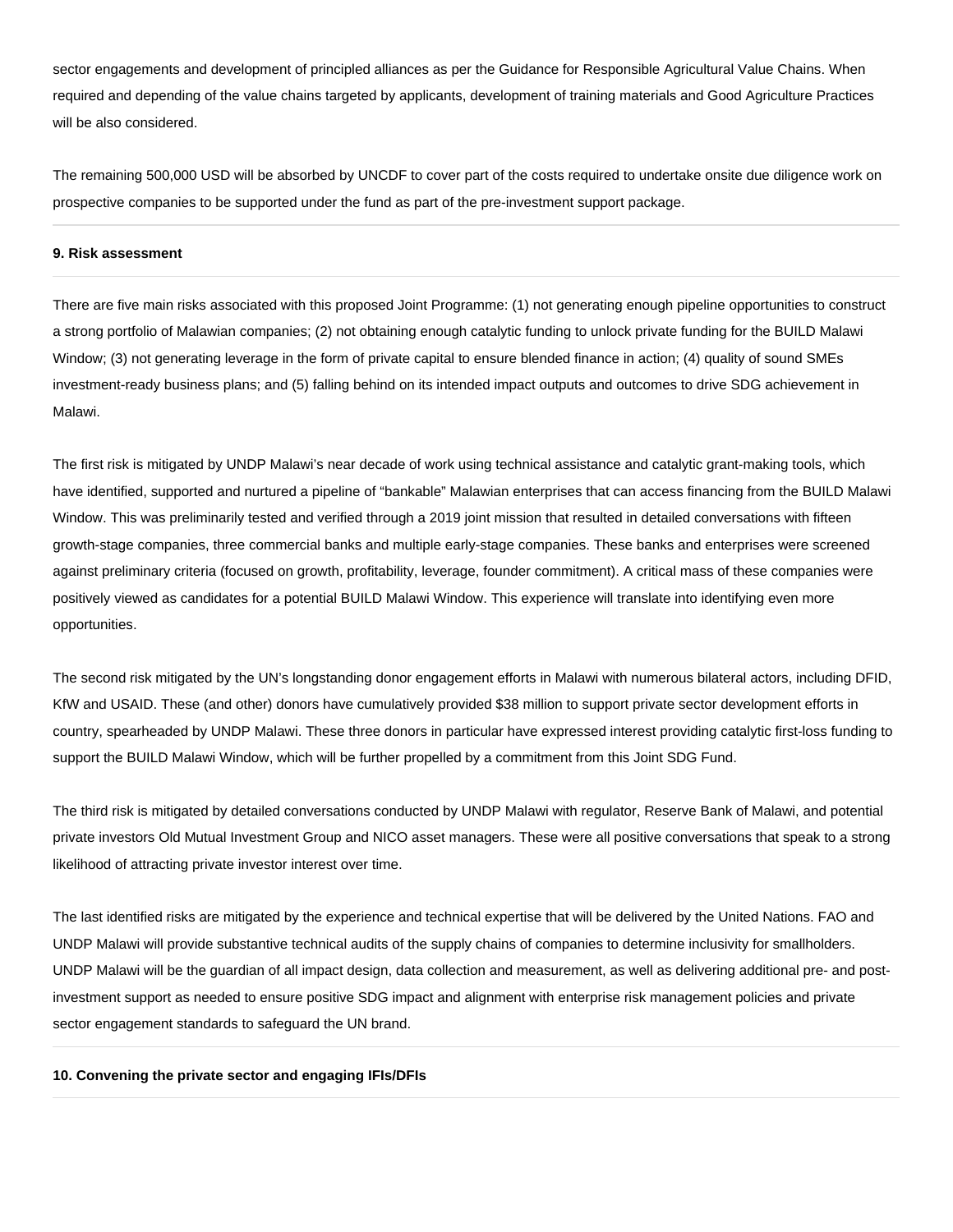Over the years, UNDP Malawi has built a very strong partnership with the German Development Bank (KfW) on private sector development. KfW is akey financial partner to the Malawi Innovation Challenge Fund and to the Growth Accelerator initiative. KfW is also expected to provide an investment grant into the BUILD Malawi Window under the BUILD Fund.

Moreover, private capital is being sought through well-established pension funds in the country, Nico Holdings and Old Mutual. Pension funds have large appetite to invest in such vehicles given the capital reserves such players retain without any returns, but exposure to the same in Malawi is very limited if not non-existent. Old Mutual is ESG (Environmental, Social and Governance) compliant and their strategic areas of investment, Agriculture, Financial Services and Infrastructure, are fully aligned with the BUILD Malawi. Old Mutual has also an interest in managing the BUILD Malawi after some time which could be an ideal exit strategy for the UN. For Nico Holdings ESG compliance is in the pipeline and should be attained by the end of 2020. Nico Holdings has equally huge appetite in such vehicles and is reliant on the UN to move forward on such investments.

## **11. Leverage and catalytic function**

The BUILD Malawi Window may specifically have two initial layers: a first loss tranche protecting a mezzanine tranche. A senior tranche could be added in the future.

A minimum amount of USD 15 million may be needed to establish a catalytic, or "first-loss", layer for the BUILD Malawi Window. It is assumed that the first USD 15 million to be mobilized may include multi-donor actors such as the Joint SDG Fund. Additionally, bilateral actors who have previously supported other UN-led private sector development interventions in country have specifically expressed interest.

It should be further assumed that this initial USD 15 million can be matched, or surpassed, with equal or higher amounts of private funding that could be mobilized primarily from local pension funds as a starting point.

For every USD 1 in first-loss funding mobilized for the BUILD Malawi Window up to USD 15 million, the goal will be to mobilize USD 1.33 in local private funding to attract an additional USD 20 million. This is a leverage figure for the BUILD Malawi Window as a structured blended finance solution; there's also the distinct possibility of activating leverage at the transactional level for each individual transaction completed.

This therefore means that if successful, the BUILD Malawi Window can be capitalized up to USD 35 million.

The mezzanine layer could appeal to local pension funds and insurance companies. These potential investors could receive an annual targeted return of five percent (5%), payable in US Dollars, and would also be protected by the significant first loss layer in the event of losses in the underlying investment portfolio, including foreign exchange losses. This means that in the event of loss, the first loss investors will bear the total loss in full (via its invested capital) before it affects the invested capital of mezzanine investors. Such risk protection amounts to a 42.9% subordination "cushion" for such mezzanine investors; for first loss investors, it provides a powerful avenue to use their donor capital beyond grant-making to support their development objectives. If the BUILD Malawi Window does a proper job, the first loss capital can grow, be recycled for future investments, and further amplify development gains.